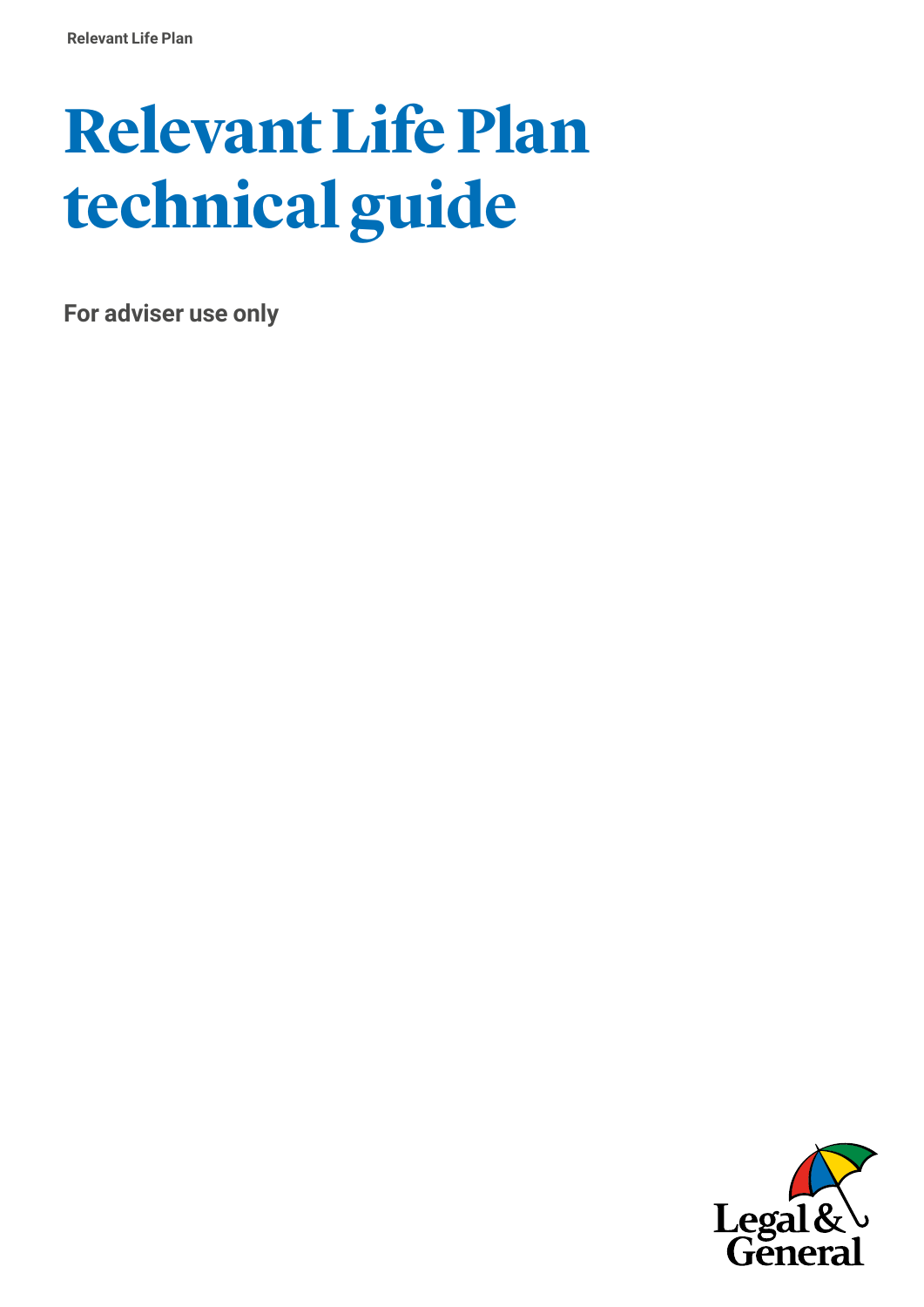#### **About this guide**

This guide has been designed for financial advisers to provide further technical information on our Relevant Life Plan and is based on our understanding of current laws and tax rules which can change at any time. The information in this guide is based on the assumption that the Relevant Life Plan will be set up using our standard documents, in the way we suggest. This guide should be used together with the Policy Documents and Policy Summary.

#### **What is a Relevant Life Plan?**

A Relevant Life Plan offers a cost-effective way for an employer to arrange Life Cover on the life of an employee, with the benefit payable to the employee's family or financial dependants. This should be tax efficient for employers and employees, as long as it meets certain legislative requirements.

Our Relevant Life Plan assumes that the policy will be set up in a Discretionary Trust (Legal & General's Relevant Life Plan Trust) at the start, with the employee's family or dependants as beneficiaries. If the intention is to set things up in a different way, the guidance given here may not accurately reflect the legal and tax position and the client should seek their own advice as to how their agreements and Trust Deeds are drawn up.

Our Relevant Life Plan is designed to pay a lump sum to the employee's family if the employee dies when employed, while the plan is in place. It will also pay out if the employee is diagnosed with a terminal illness, with life expectancy of less than 12 months, that meets our definition. Premiums are paid, and the policy is owned, by the employer. It also offers continuation options if the employee leaves or changes employment.

Legal & General's Relevant Life Plan should not be used for Business Protection purposes (for example Key Person Protection and Shareholder Protection).

#### **How should the Relevant Life Plan be set up?**

The Relevant Life Plan should be set up so that:

- It's a single life policy
- The employee is the person covered
- The employer pays the policy premiums, during employment
- The policy is written in trust from outset, using our Relevant Life Plan Discretionary Trust this means that it will benefit the person covered and their family and financial dependants
- The plan ends by the time the employee is 75.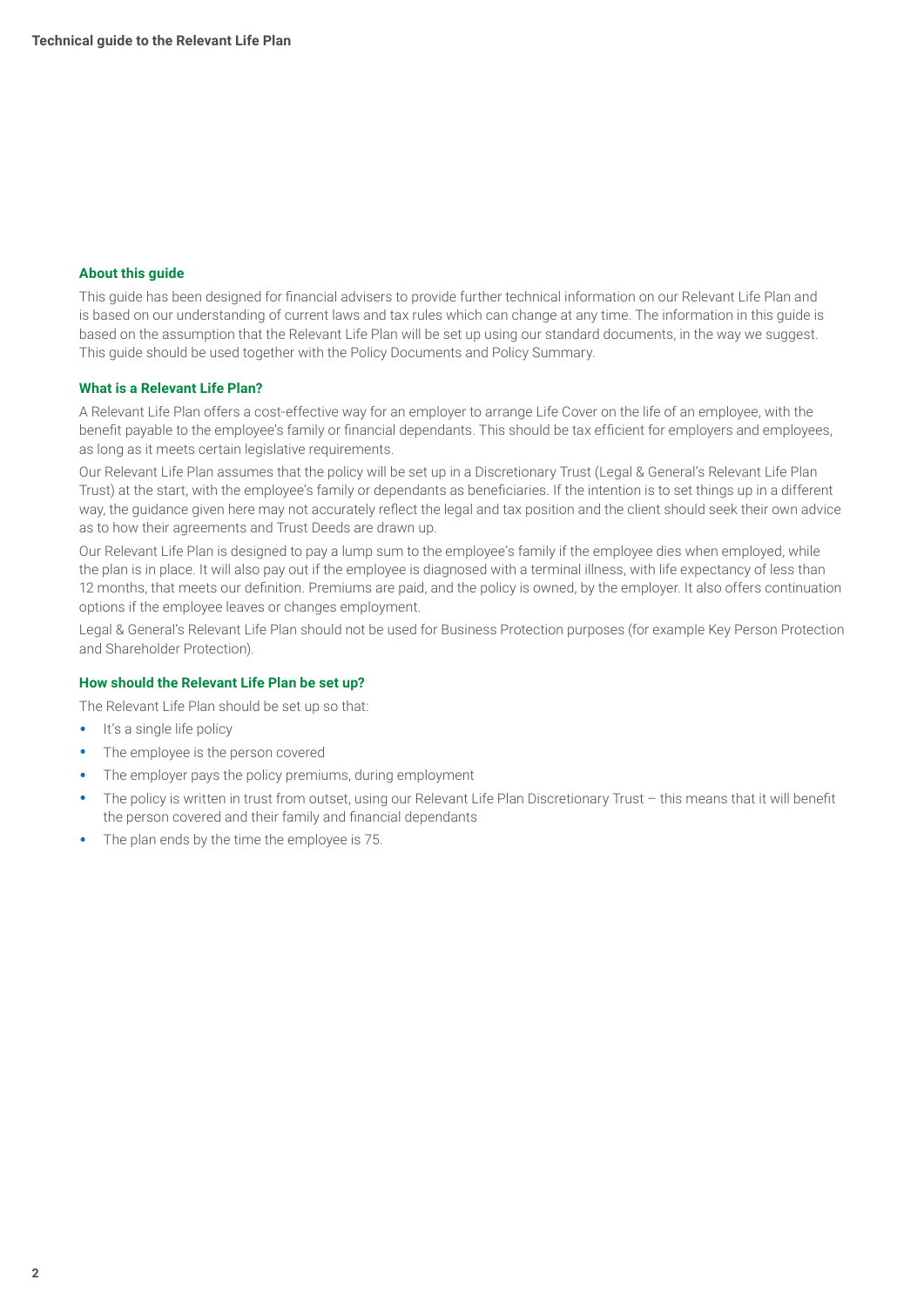#### **Who can be covered by a Relevant Life Plan?**

The person covered must be a UK resident, employee of a UK-resident business (England, Wales, Scotland and Northern Ireland only).

- A UK-resident employee will usually include company directors (on PAYE) and salaried partners. Members of a Limited Liability Partnership (LLP) and sole traders (as owners of their own business) are not eligible to be covered under a Relevant Life Plan.
- A UK-resident business can be a Limited company, a Limited Liability Partnership (LLP), a traditional English partnership, a charity or even a sole trader.

In most cases it will be clear whether a person is employed or self-employed from the way that they are taxed each year on their earnings, however, occasionally it may not be as clear, and specialist advice may be required. Information on HMRC's view on this area can be found at: **[hmrc.gov.uk/employment-status/index.htm](http://hmrc.gov.uk/employment-status/index.htm)**

#### **Who is most likely to benefit from a Relevant Life Plan?**

A Relevant Life Plan should be most beneficial in the following circumstances:

- **Where an employer does not have a sufficient number of employees** to be able to offer a group scheme, or is unwilling to do so, but wants to offer life cover to a small number of employees or perhaps only one individual.
- **Where an employer wants to provide cover which is not in line with their group policy**, for example, where the cover level exceeds that offered in the group scheme, or where the employee wants to top-up the group cover level.
- **Where an employee has a significant pension fund** already and is likely to exceed their Pension Lifetime Allowance, potentially incurring higher tax charges (Lifetime Allowance charge) on their pension fund, if they were to die before retirement.

The Lifetime Allowance is the maximum amount that an individual can have in their pension, which benefits from tax relief; the Lifetime Allowance is currently £1,073,100 (2021/2022). If you build up pension savings worth more than the Lifetime Allowance, you'll pay a Lifetime Allowance charge on the excess. It applies to the total of all the pensions an individual has, including the value of pensions promised through any defined benefit schemes they belong to, but excluding their State Pension.

The way the Lifetime Allowance charge applies depends on whether the individual receives the money from their pension as a lump sum or as part of regular retirement income.

A Relevant Life Plan would not incur a Lifetime Allowance charge, because under the current tax rules its premiums and benefits do not count towards the annual or lifetime pension allowance. Life cover from a group scheme usually forms part of the total pensions allowance and therefore could see a sizeable amount of the allowance being used up with life cover benefits.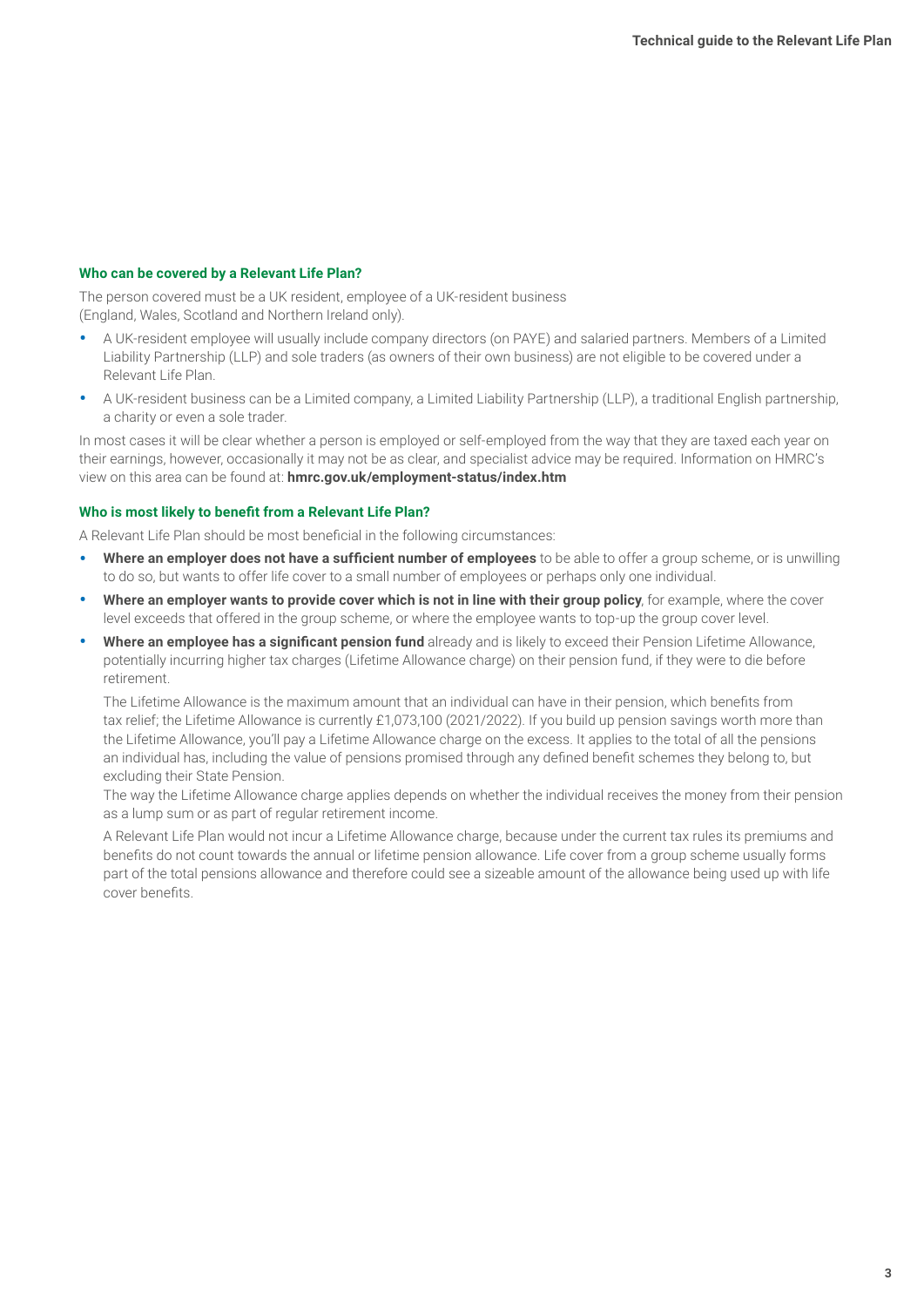#### **What is the maximum amount of cover available?**

The maximum amount of cover available will usually depend on the employee's age and level of remuneration. It may also depend on any other life cover that is in place for the employee. Remuneration includes salary, bonuses, benefits in kind and regular dividends from shares in the employer's company or a company within the employer's group of companies. The multiples of remuneration are as follows:

| <b>AGE</b>      | <b>LIMITS</b>           |
|-----------------|-------------------------|
| $18 - 29$ years | up to 25 x remuneration |
| $30 - 39$ years | up to 25 x remuneration |
| $40 - 49$ years | up to 25 x remuneration |
| $50 - 59$ years | up to 20 x remuneration |
| $60 - 73$ years | up to 15 x remuneration |

• The employer may take out multiple Relevant Life Plans for an employee as long as they don't go over the maximum amount of cover available

• If the employee already has family protection (including group schemes), this will be taken into account to determine their maximum amount of cover

• We will ask for evidence of earnings for any amount of cover requested over £3,500,000

- The Relevant Life Plan is financially underwritten at outset, not at claim. In the event of a valid claim, Legal & General will pay the full amount of cover payable under the policy
- In terms of maximum amount of cover, the employer should also be comfortable that the level of premium being paid is a reasonable employee benefit in the circumstances, as otherwise the plan may not be as tax efficient as it could be.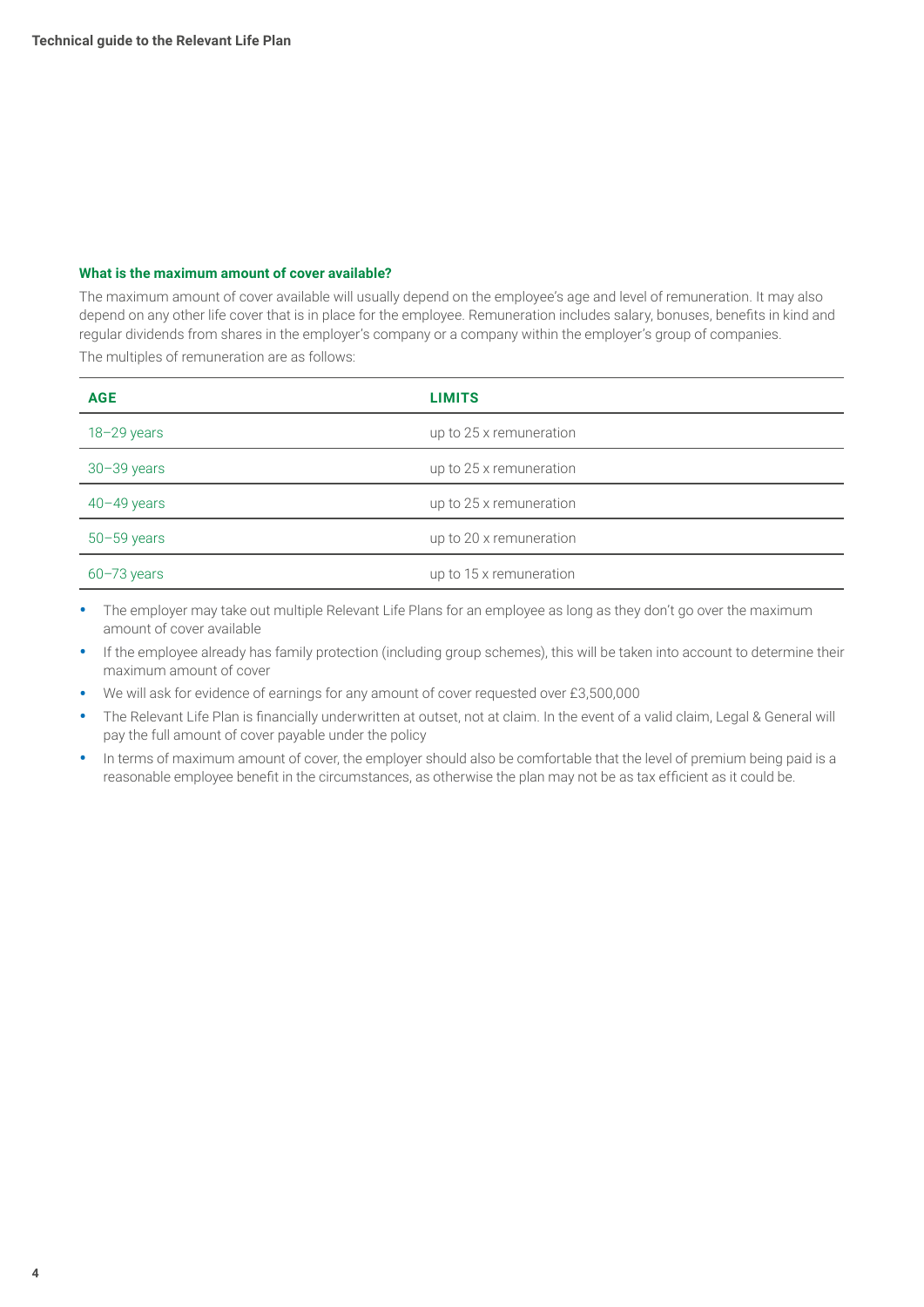### **Tax**

#### **What are the likely tax benefits?**

A Relevant Life Plan can help both employers and employees to reduce their tax liability:

- The premiums are not usually treated as employee income or classed as a P11D benefit in kind. This means that:
	- The employee won't pay Income Tax on the premiums
	- Both the employer and the employee will avoid paying National Insurance Contributions on the premiums.
- As long as the premiums are being paid 'wholly and exclusively for the purposes of the business', they should be allowable expenses for the employer
- A Relevant Life Plan should not incur a Pensions Lifetime Allowance charge, because under the current tax rules its premiums and benefits do not count towards the annual or lifetime pension allowances
- Any payout that we make from the Life Cover or Terminal Illness Cover should be free from UK Income Tax, National Insurance and Capital Gains Tax
- Benefits paid through the Relevant Life Plan Trust should not form part of the estate for the employee for Inheritance Tax. However, there are some occasions where there is potential for an Inheritance Tax charge to arise: within the trust. Please see the **Can Inheritance Tax arise on the trust?** section for further information.

#### **Do the 'Anderson principles' apply to a Relevant Life Plan?**

No. The 'Anderson principles' apply primarily to Key Person Protection, where the company benefits from the life cover policy. Legal & General's Relevant Life Plan is not to be used as a Key Person or Share protection policies. In order for the payment of a premium to be considered as allowable as a deductible business expense the 'wholly and exclusively' principles usually apply.

Legal & General offer a template letter (available on the literature library) for employers (or their accountants) to gain a view of the tax position of premiums with their local inspector of taxes.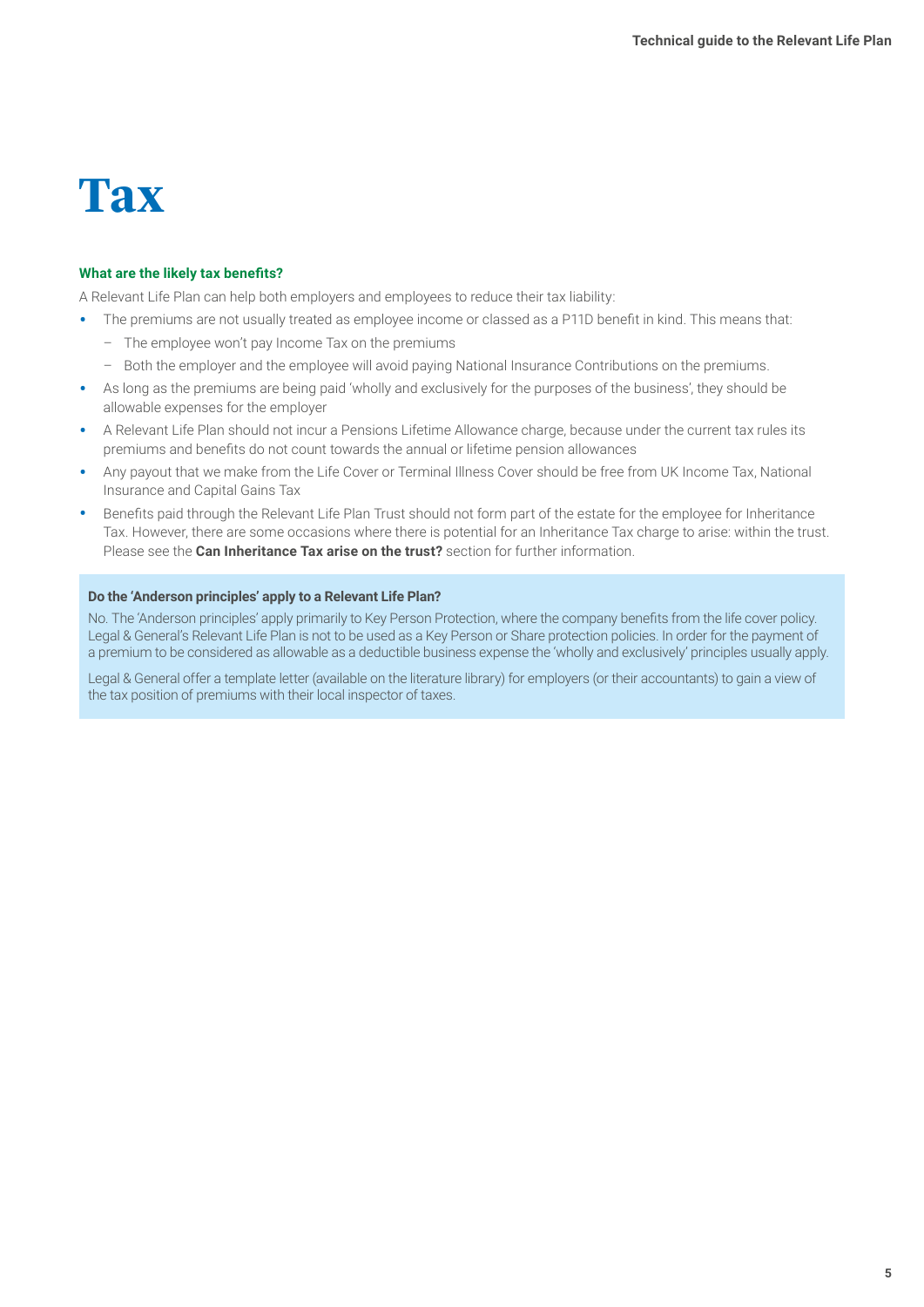

#### **What is a Relevant Life Plan Discretionary Trust?**

Our Relevant Life Plan Trust is a Discretionary Trust – a legal arrangement which allows the Relevant Life Plan to be given to a trusted group of people (trustees), to look after until, after a successful claim, they pass on the policy proceeds to the individual(s) that the employee cares about (beneficiaries). The trustees are the legal owners of the policy and they have some discretion about which of the beneficiaries to pass on the policy proceeds to, how much each will get, and when. A nomination form can help the trustees when making these decisions. Once the policy is placed in trust, it is known as the trust fund. This guide assumes that a Relevant Life Plan is the only property in the trust fund.

#### **Why should a Relevant Life Plan be written in a Discretionary Trust?**

Legislation requires that the benefits of a Relevant Life Plan must be paid to an individual or a charity and allows this to be paid via a trust. Using a Discretionary Trust has lots of practical and financial benefits. For example:

- **Inheritance Tax** It should help to ensure that any money paid out from the Relevant Life Plan would not be part of the estate of the person covered, helping to minimise Inheritance Tax.
- **Quicker payout** It should help to ensure that the money paid out from the Relevant Life Plan can be paid to the right people quickly, without the need for lengthy legal processes, such as needing to attain Grant of Probate. This process takes time and if they die without having made a will, the process will take longer. Since the trustees are the legal owners of the policy, we can make payment to them directly following a successful claim.
- **Control of funds** A trust can control when the money from the Relevant Life Plan will be paid out. This can ensure that any children receive some financial support from the money, but do not have full access to it.
- **Flexibility of beneficiaries** Using a trust allows some flexibility on who will benefit from the policy.

#### **What are the key Trust documents?**

There are two key documents:

- **The Relevant Life Plan Trust Deed (W13547) or the online Relevant Life Plan Trust** This is the legal document that creates the trust. The Trust Deed must be signed by the settlor and the trustees, but the online Trust does not. It names the parties involved, says what roles they have, and gives details of the Relevant Life Plan which is being put into trust. The provisions in the Trust are the basis of the trust arrangement. The trustees must act according to the Trust, and cannot do things that the Trust doesn't allow.
- **The Relevant Life Plan Nomination Form (W13548)** As the trustee will have lots of decisions to make, the employee should fill in a Nomination Form, which says who they would like to benefit from the Relevant Life Plan. The Nomination Form will be kept by the trustees. Unlike the Trust Deed, or the online Trust, the trustees do not have to follow the Nomination Form, however, trustees usually find it to be a helpful guide on how best to distribute the trust fund to the beneficiaries. The employee can change or update the Nomination Form at any time.

#### **Who's involved in a Discretionary Trust?**

There are three important roles:

- **The beneficiaries** The people who can receive payment from the trust fund are called the beneficiaries. This is usually the family of the employee. This means that it would be the beneficiaries who benefit from any payout from the Relevant Life Plan. The people who may be a beneficiary are listed in the Trust Deed or the online Trust, (though this list can be amended later), but no discretionary beneficiary is guaranteed to receive any of the trust fund.
- **The settlor** This is the person who contributes to the trust fund by placing a policy in trust or by paying the premiums. Once the trust is established, the settlor is not the legal owner of the policy, and has no right to any of the benefits of the policy.
- **The trustees** The trustees are the legal owners of the trust fund. They look after the trust fund, and, following a claim on the Relevant Life Plan will make arrangements for payments to the beneficiaries. The trustees have discretion about which beneficiaries named in the trust will receive the trust fund and when. However, they must act in the best interests of the beneficiaries at all times and can only do what is allowed in the Trust Deed or the online Trust.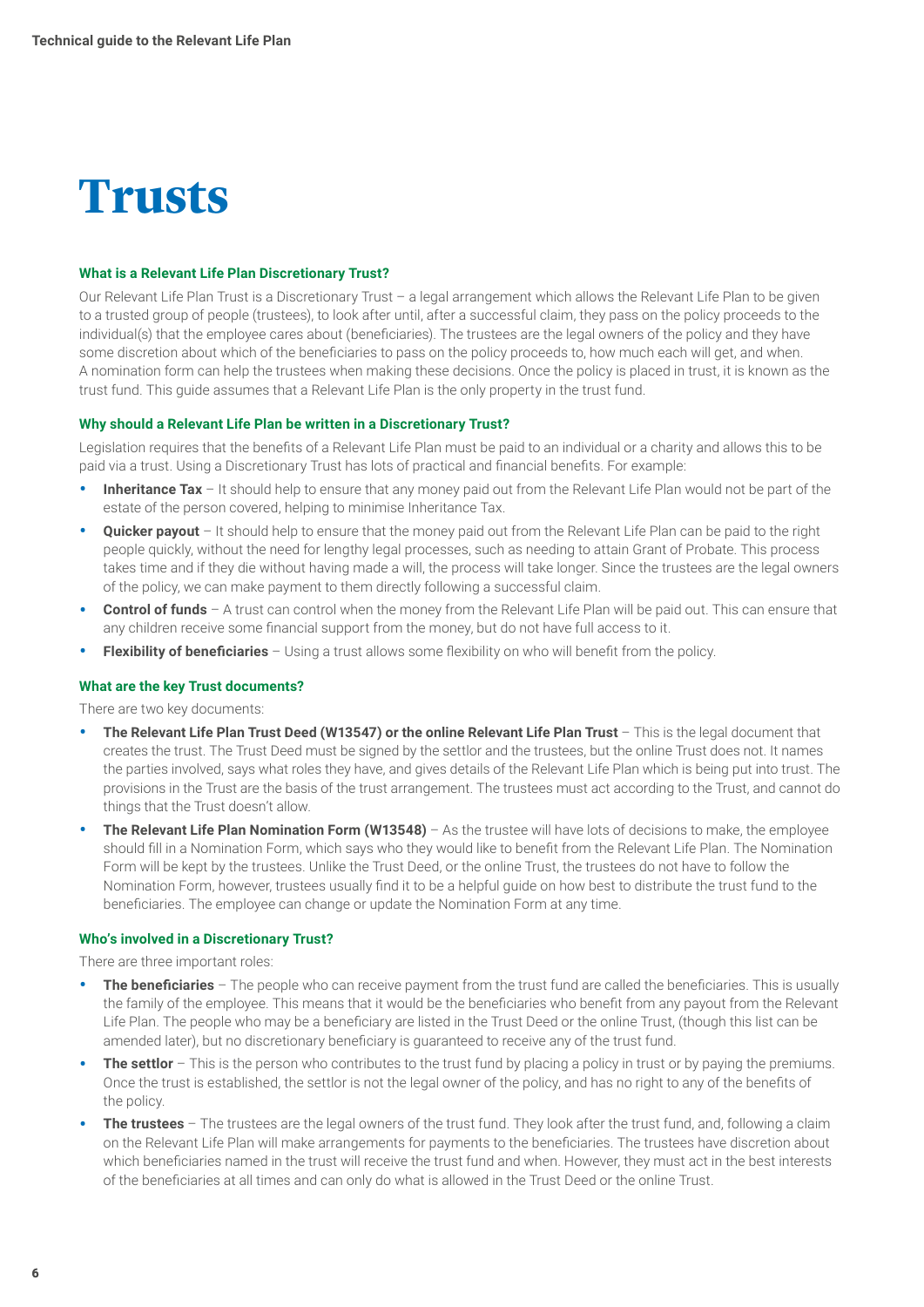#### **Who can be a trustee?**

The employer is automatically appointed as a trustee but the employee is not. The employer can opt out of being a trustee by completing the relevant section of the Trust Deed (this option is not available on the online Trust). Up to four further trustees can be appointed, one of which can be the employee. It is generally possible for anyone who is over 18 and of sound mind to be a trustee. When thinking about who to choose as a trustee, people usually choose from their closest friends and family. These are often the people that they trust most and whose judgement they can rely on. As an alternative, they might choose a professional trustee, such as a solicitor.

#### **What are the trustees' main duties?**

Many of the duties as a trustee arise from trust law. These are 'fiduciary' duties which means that when the trustee carries them out they must always act in the best interests of the beneficiaries. A trustee is in a position of responsibility, and it is important that they understand the following key responsibilities:

- The trustees must make themselves familiar with the powers and duties they have under the trust, and the rights of the beneficiaries. The trustees must make sure that they understand the terms of the trust, and that they don't do anything which isn't allowed by the trust or by the law
- The trustees must take legal ownership of the trust fund. At the start of the trust, the Trust Deed, or online Trust, transfers legal ownership of the life policy from the settlor to the trustees
- The trustees must look after the trust property for the benefit of the beneficiaries in line with the terms of the Trust Deed. or online Trust, and trust law. Trustees are responsible for ensuring that trust property is passed to beneficiaries at the appropriate time, and they must treat all beneficiaries fairly. If the trust fund isn't going to be distributed immediately after claim, the trustees must ensure that it is invested, seeking legal and financial advice from a qualified professional where required
- The trustees must also keep clear and accurate records and accounts of trust property and ensure that all tax which the trust is liable for is paid. This can become a significant consideration, if money will remain in trust after a claim is paid, and the trustees may wish to seek professional advice at that time
- The trustees are not allowed to profit personally from their role as a trustee, and, unless they are a professional trustee, can't be paid for their time. However, they may be able to claim back expenses in certain circumstances
- The trustees must agree with all of the other trustees when making trust decisions
- Once the trustees have signed the Trust Deed or been named on the online Trust, and the trust has been created, they will usually not have much to do until the time comes to make a claim. This is because the Relevant Life Plan will be the only thing in the trust, and it usually won't have any value for tax purposes until a claim is due. Therefore it's unlikely there will be trust taxation to consider, and little else to manage, as the trustees are not responsible for paying the policy premiums; however, they will be involved in policy changes.

#### **Who can be a beneficiary under the Trust?**

The people who may benefit under the trust include:

- The employee (so that they can benefit in the event of a terminal illness claim).
- Any spouse, registered civil partner, widow or widower, or surviving registered civil partner of the employee.
- Any child or grandchild of the employee whenever born (including stepchildren).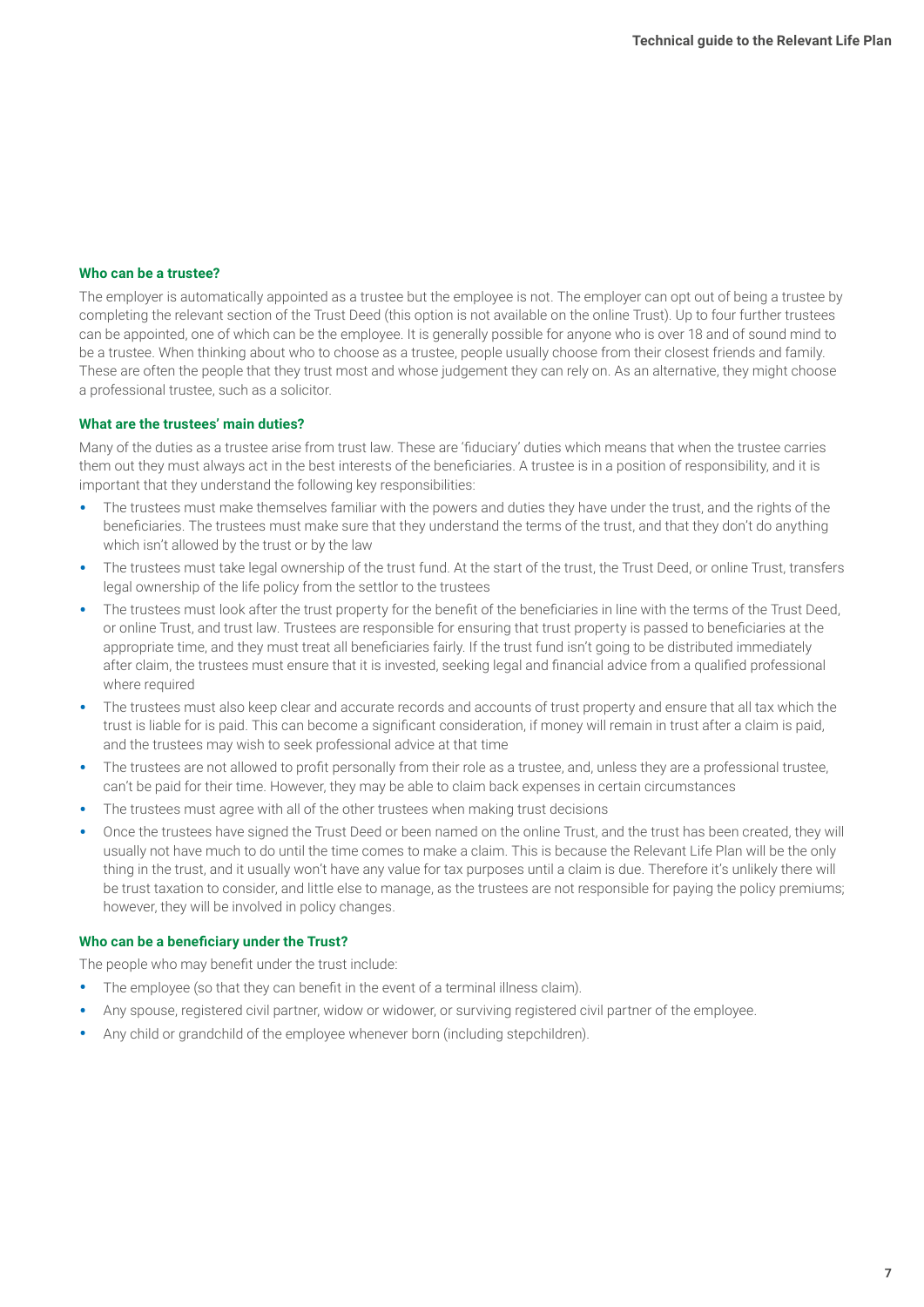#### **Can Inheritance Tax arise on the Trust?**

Benefits paid through the Relevant Life Plan Trust should not form part of the estate of the employee for Inheritance Tax purposes. However, as the policy is held in a discretionary trust, then the usual trust taxation considerations for a Relevant Property trust apply. This means that there are some occasions when an Inheritance Tax charge might arise within the trust itself, in particular, Periodic and Exit Charges.

#### **Periodic Charge**

The Periodic Charge may arise on each 10 year anniversary of the creation of the trust. The maximum rate of tax that can be charged is currently 6% of the assets over the available nil rate band. The Periodic Charge is based on the value of the property in the trust, which is referred to as 'relevant property'. The value of the relevant property is the 'open market value' of the policy. The open market value of a life cover plan for Inheritance Tax purposes is usually negligible if the life insured is in good health, so a Periodic Charge is usually not payable. A Periodic Charge may become payable if money is held in the trust after a successful claim, but in most cases, the policy proceeds should leave the trust before a Periodic Charge becomes payable.

#### **Exit Charge**

An Inheritance Tax liability may arise where capital leaves the trust. For example, a charge may arise where the trustees pay the policy proceeds to a beneficiary following a claim. Different calculations are done depending on whether the distribution of capital occurs before or after the first 10 year anniversary of the trust. Where an exit occurs during the first 10 years the calculation is based on the values at the creation of the trust. Where the exit occurs between 10 year anniversaries the calculation is based on the amount paid at the last Periodic Charge. In either case, if the life insured was in good health at that time there would usually not have been a charge, so an Exit Charge should not be payable.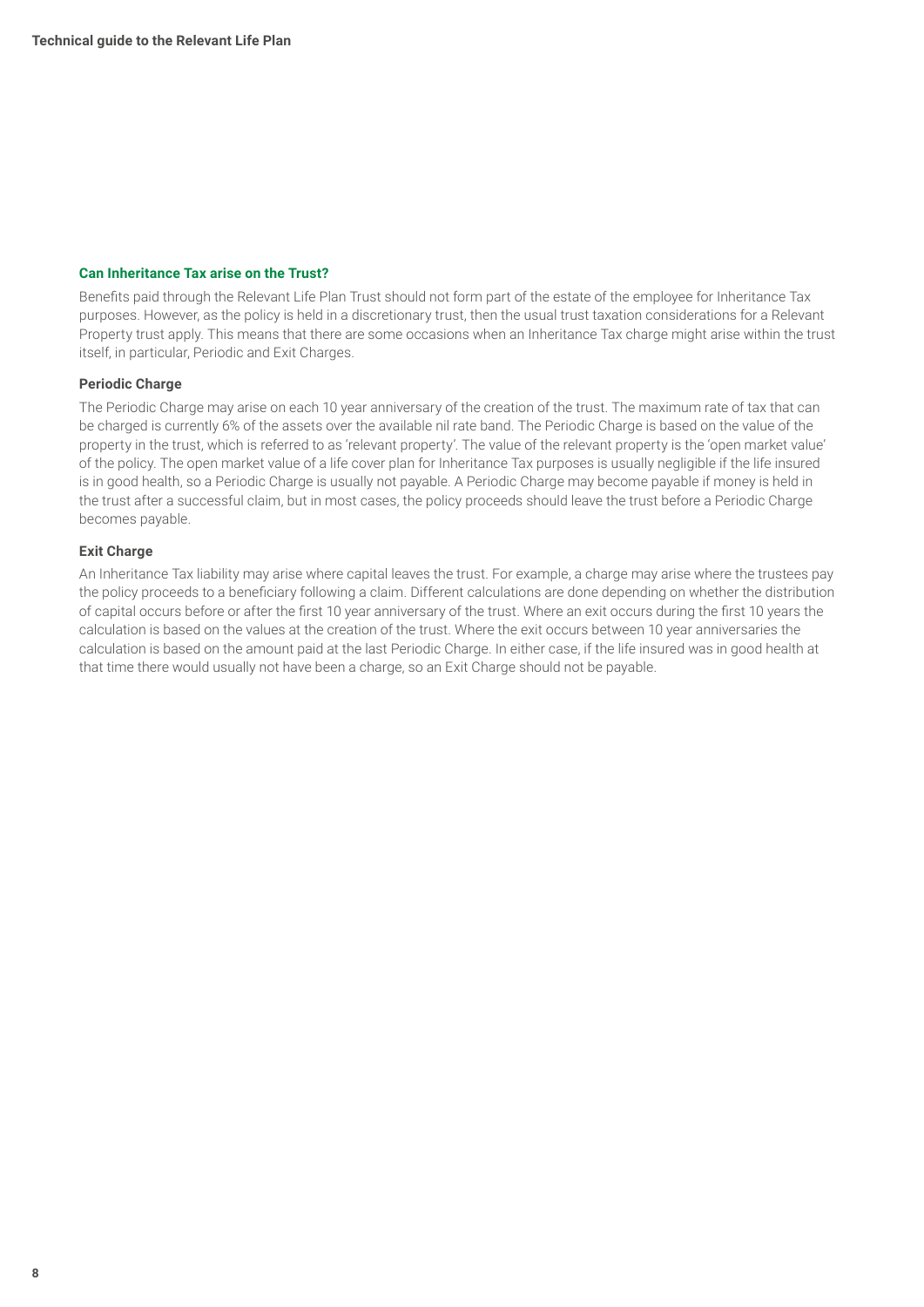## **Continuation Cover**

#### **What happens if the employee leaves their employer?**

If the employee leaves the employer, the cover will continue and there will be no need for further medical evidence or underwriting so long as the premiums continue to be paid.

If the employee leaves the employer, then we may ask for any information we reasonably require to enable us to administer the policy and meet our legal and regulatory obligations.

The trust will continue; however, the trustees may need to be changed depending on the circumstances.